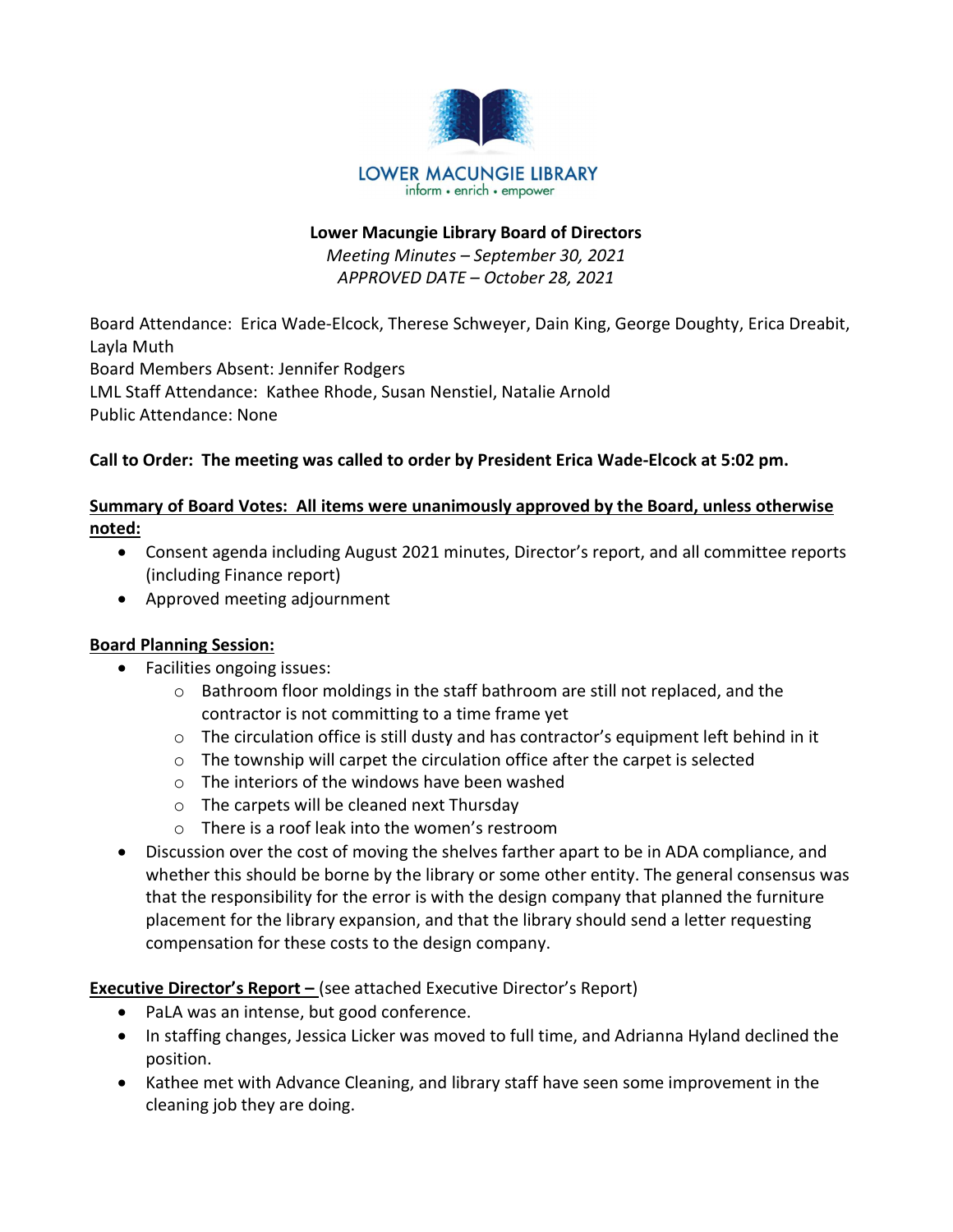- Kathee and Susan announced that they are both planning their retirement on August 5, 2023. Kathee attended succession planning sessions at PaLA and they will work with the board to plan for this.
- Library is not yet fully staffed and hours are still reduced from pre-pandemic levels, but all library services are back in place, with some pandemic modifications such as outdoor storytimes.
- Small dollar donations are up in the wake of the library going fine-free.

# Committee Chair Reports & Next Meeting Dates

#### Finance:

- The committee did not meet since the previous Board meeting.
- The library is still waiting for approval from the Small Business Administration for the second round of PPP funding.
- There will not be a fall book sale, so there will be no revenue this fall from that. The library is currently telling people that books will probably be accepted for donation again in 2022 for a spring book sale.

#### Personnel:

- Committee met on 9/24
- The committee talked about workforce planning and updates to the employee handbook, including reformatting the layout.
- Committee will be working on succession planning for Kathee and Susan's upcoming retirement.
- Next meeting  $-10/29$  at 10:00 am

#### Marketing

- Did not meet.
- Next meeting TBD

#### Facilities:

- Did not meet.
- Next meeting TBD

#### Friends of LML Update:

- Met virtually on 9/14
- Discussion was primarily about the book sale, and it was decided to postpone the fall sale.

#### Technology:

- Committee met on 9/16 via Zoom
- Committee is looking for a web design company to create a new website for the library, and has a list of web design companies to review, which will be narrowed down at the next meeting.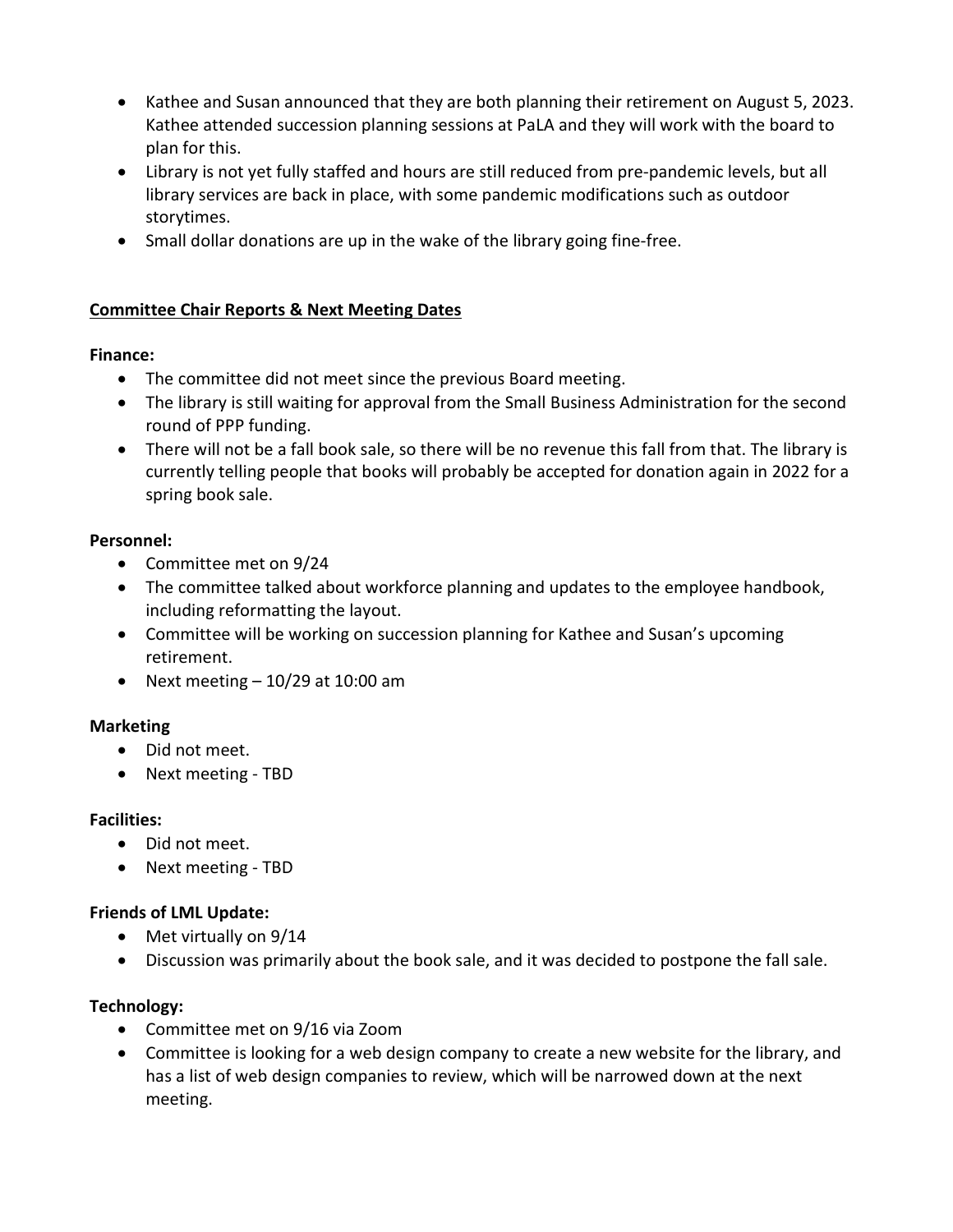- Quarterly statistics: digital circulation has decreased for the first time in a while, possibly due to the library being open consistently for browsing, and program attendance has increased, but statistics in general are still very hard to measure against previous time periods due to the pandemic.
- Next meeting 10/21 at 1:00 via Zoom

# Nominating:

Next meeting - TBD

## Old Business

None

#### New Business

• None

# Public Comment

• None

Board Meeting was adjourned at 5:40 pm

#### ACTION ITEMS WITH DUE DATES

Next Meeting: Thursday, October 28 at 5:00 pm

Respectively submitted: Erica Dreabit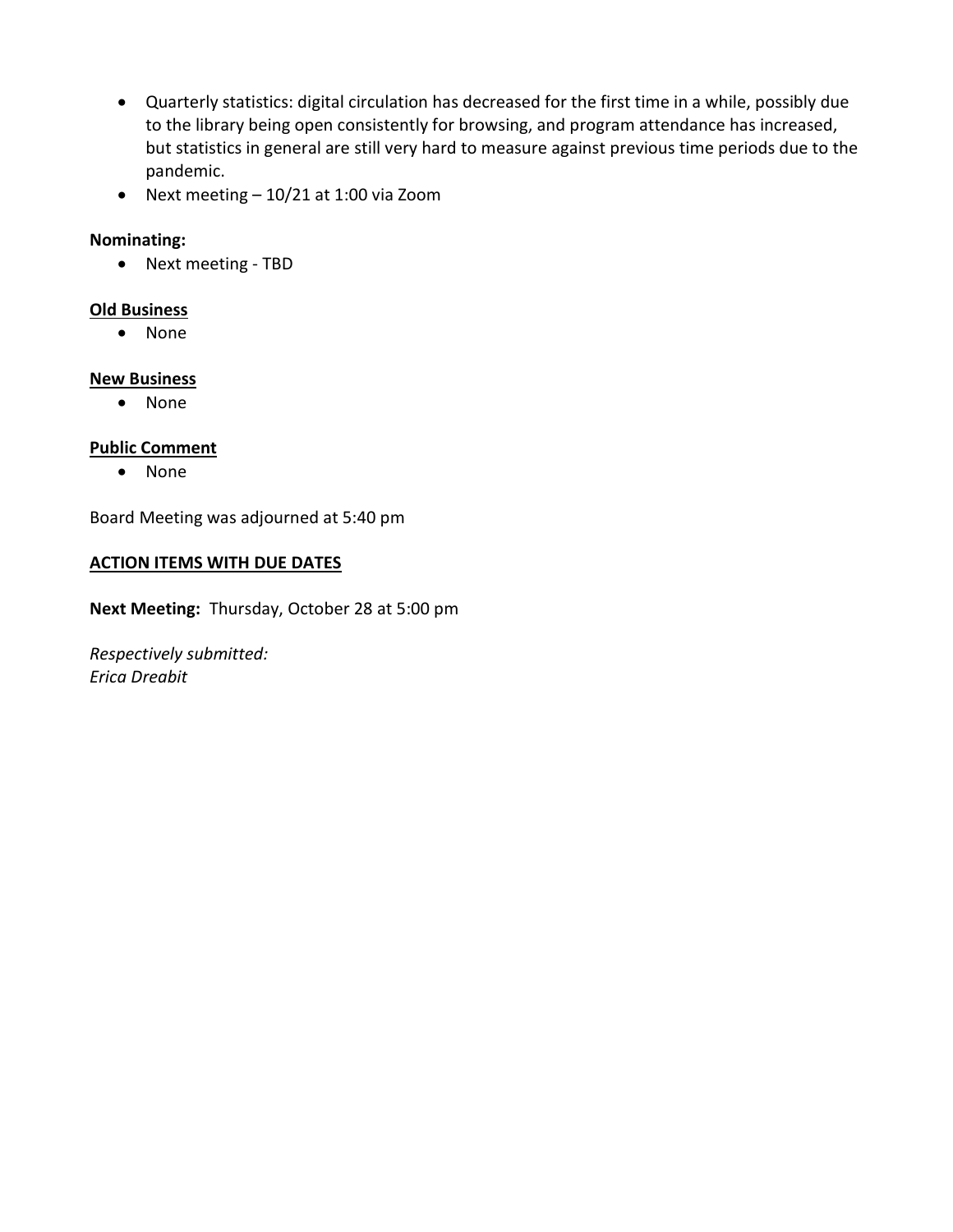# Library Director's Report (9/30/21)

# **Objectives**

# Community Partnership

• Programming for children is being held outdoors, weather permitting. Book clubs and adult programs will be held via Zoom or at an outdoor location such as Lock Ridge Park and Macungie Memorial Park

#### Relevance

- Jay and the crew from Overton moved all the shelving and collections back in place beginning August 25. Seating is available throughout the library. The circulation desk moved back to the original location Sept. 14. Current hours are: Monday and Wednesday 10-5, Tuesday and Thursday 10-6 and Friday and Saturday 10-3
- Don from Compass (our IT company) was on site September 1 to prepare/update the public computers for use
- Natalie, Susan, Sarah, Lisa, Adam will attend the PaLA virtual conference held September 27 - 29

#### Fiscal Responsibility

- Fulton Bank notified us that our Paycheck Protection program application was approved for \$82,000. We continue to wait for approval from the Small Business Administration
- Work on the 2022 budget will begin October 1

#### Communication and Leadership Effectiveness

- Crissy (Swavely) Croissette began her work as a full-time Library Assistant August 23. Jessica Licker moved from part-time to full-time as Library Assistant August 23. Emily Foster began her training as part-time Library Assistant August 30
- Met with Adam to discuss his job responsibilities August 25
- Attended the OCL (Office of Commonwealth Libraries) Information Exchange August 30 via Zoom
- Met with Lisa to discuss the Youth Services Assistant position August 30
- Met with Bibliotheca to discuss self-check and RFID via Zoom
- Interviewed Adrianna Hyland September 1 via Zoom
- Maria Bilinsky resigned from LML, last day September 1. Exit interview performed August 31
- Participated in the District Services Focus Group for Directors September 15
- Attended the Tech Committee meeting September 16 via Zoom
- Met with Nick Ward, Advanced Cleaning to discuss cleaning expectations September 21
- Attended the PaLA Merit winners presentation on Zoom September 22
- Met with Fraser reps to discuss copier options and our renewed contract September 23